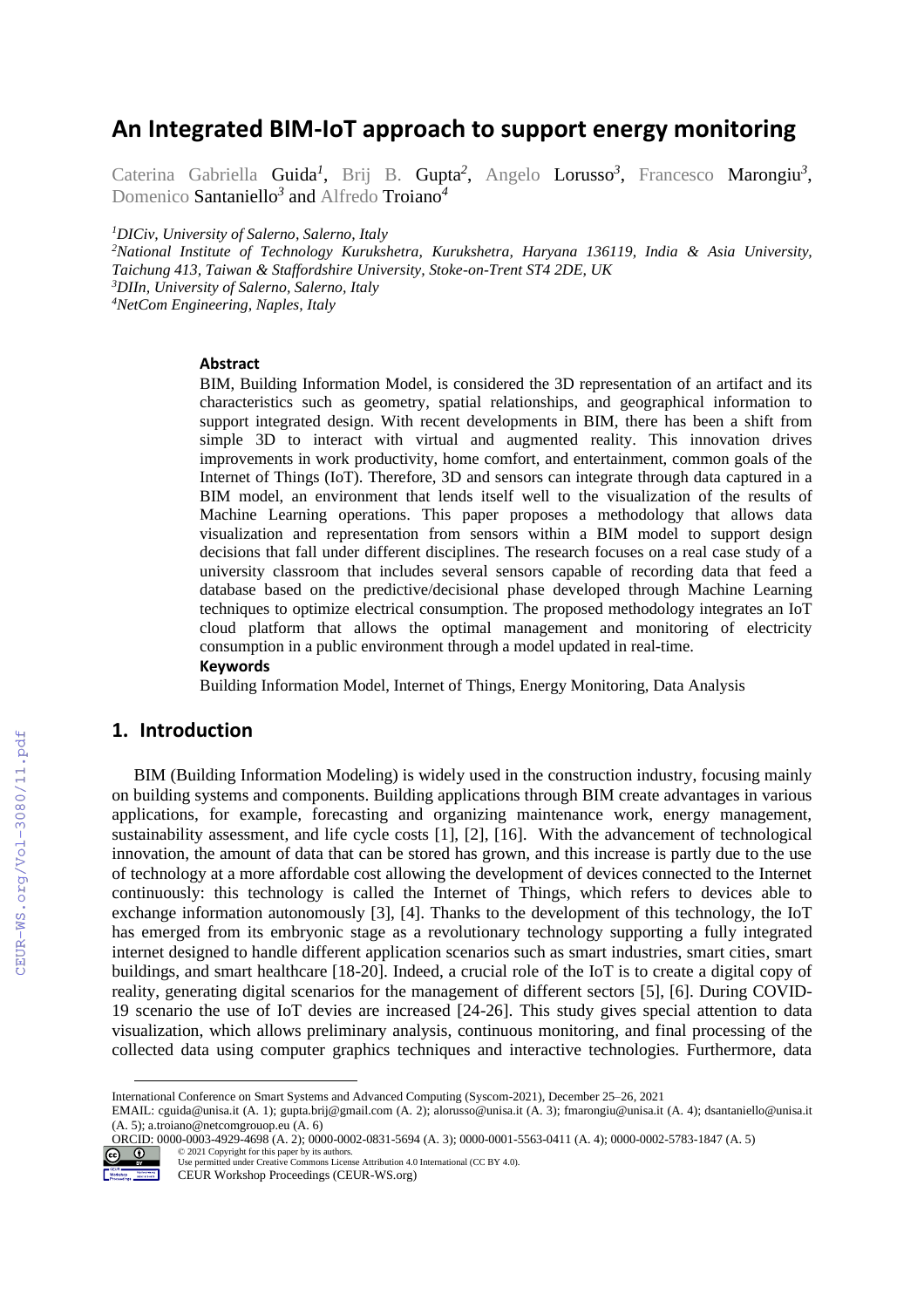collection methods have evolved from the traditional wired transmission to open wireless technologies such as RFID tags, embedded sensors, actuator nodes, and MEMS Micro-Electro-Mechanical Systems [7], [8]. [17] [21-23].

### **2. Related Works**

BIM modeling technology includes information and visualization of the building but does not have the means to incorporate information about the surrounding environment into the model automatically. In fact, such modeling must be supported by a plug-in for integration between reality and the BIM model, which is the first step towards an intelligent building [9]. The digital twin can integrate the Internet of Things, artificial intelligence, machine learning, and data analysis with spatial network graphs. It can also use machine learning and artificial intelligence systems to process data and produce new knowledge or predict actionable scenarios by developing collected data, creating digital simulation models that update and change when their physical counterparts change. Therefore, a digital twin can continuously encapsulate and update its characteristics from multiple sources [10]. Several studies have attempted to integrate sensor information and BIM information, such as visualizations, and to build management systems, to find that data obtained from building structural health diagnosis could not be effectively and systematically integrated with other relevant monitoring data to support management data and proposed a dynamic parametric BIM approach using time series sensor data to support dynamic and data-driven visualization [11]. This study integrates the management of data collected from IoT-based sensors to a BIM model and the consequential 3D visualization, where all sensors are represented in the BIM model and exchange information by interacting with each other. This work describes a methodological proposal that allows the visualization and representation in a smooth way of the data acquired by the sensors within the BIM environment to support design decisions involving different skills from multiple disciplines [12]. The study is based on a real case study of a university classroom comprising multiple sensors capable of producing data that feed a database at the basis of the predictive/decision-making phase developed through Machine Learning techniques [13]. The methodological proposal includes an IoT-based cloud platform that assists the communication between sensors and Dynamo software to access the data, automatically updating the information in the BIM model [14].

# **3. Proposed Approach**

This study enhances the ability to intelligently monitor and manage a BIM model according to precise asset steps that include a modeling technique that focuses on producing a 3D model of the case study environments and the management of the spatial information of the same. The collection of data on an IoT-based cloud platform allows easy and intuitive data management; the development of the automated exchange of sensor data between sensor data collection software, parametric design software, and the BIM modeling platform and, finally, the integration of Machine Learning techniques for the management of the architectural space from the point of view of living comfort. This approach can be considered in the more advanced stages of designing or managing an environment to find the best design solution among several alternative scenarios under different conditions. First, the basic requirements and the goal to be achieved are established. Subsequently, the designer parameterizes the coefficients to improve the characteristics of the model. The application of parametric design has been successfully adopted in several BIM applications as a design change management engine; however, parametric systems have evolved into practical design tools but are not yet considered complete BIM design applications. Dynamo is an open-source visual programming application from Autodesk that aims to be accessible to programmers and computer language novices. It gives users the ability to visually describe behavior, define custom logical elements, and execute lines of code using various textual programming languages such as Python. Visual programming is a form of coding that, unlike textual programming, does not require the compilation of code or familiarity with a textual programming language; instead, it uses a visual interface in which the designer connects nodes of predefined functionality. Together, these nodes form a more extensive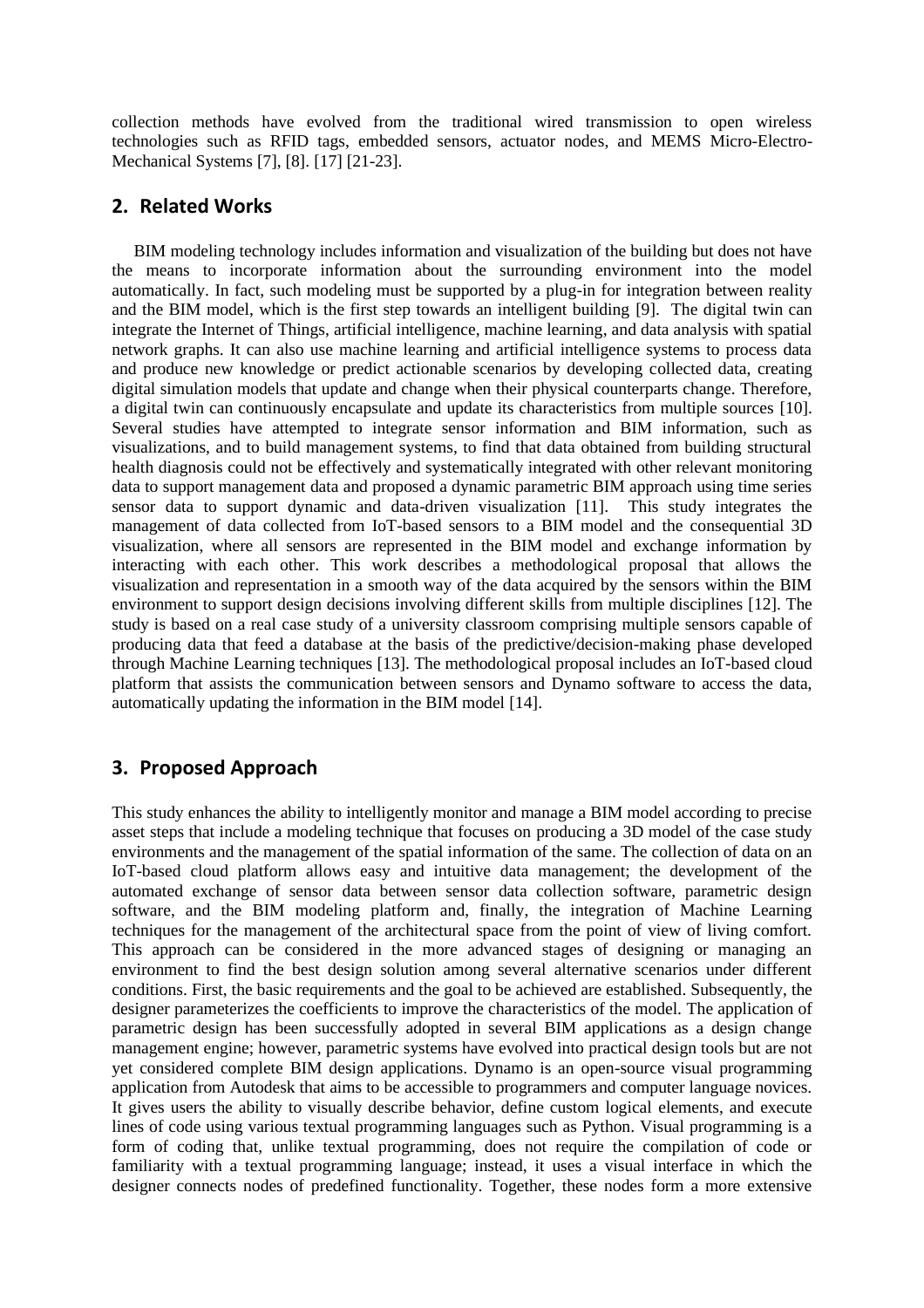network of functionality capable of achieving complex goals. This approach is easier to use and explore than programming based solely on lines of text. It makes tasks previously reserved for experienced programmers accessible to building designers. Designers can also use the power of the Revit API to use individual objects or families of objects in the program to perform parametric operations. Dynamo allows users to set up automation or calculation platforms through a visual nodebased compilation interface. Designers can perform data processing and correlate structural and geometric parameter checks.

### **4. Case of Study**

In this study, we propose to analyze a workflow involving the collection of data through light and lighting sensors, a detection system with cameras and energy consumption, and their integration through a parametric control mechanism and visualization modules to facilitate management and monitoring, with the aim of activating autonomous choice mechanisms to improve electricity consumption due to the lighting of an environment. This workflow is developed in two architectural phases: Visual Programming and Parametric Design. Visual programming allows the connection with the data collection platform, the set of values and the data display mode, and the automatic integration with the BIM work environment. On the other hand, to achieve the goal of displaying the data obtained for improving consumption, it exploits the potential of parametric design: scale-up of the real building with sensors through the development of the Digital Twin (BIM model) by introducing a 3D virtual space and positioning the sensors detected by an IoT-based platform, parameterizing, according to the decision objectives related to the different scenarios, the operating rules of the custom nodes that are implemented within the Visual Programming environment, by automatically updating the Digital Twin. The case study focuses on reproducing a digital twin of a university classroom. Firstly, the classroom understudy was furnished with sensors that monitor the different parameters of its current state interconnected to a microcontroller, Arduino. The sensors used in this study were mainly three: 1) a Light Dependent Resistor sensor placed near the external openings to collect data about the amount of light entering the classroom; 2) video cameras, to monitor the number of people inside a classroom and the spatial distribution within it; 3) sensor to monitor the energy consumption of the lighting system. The acquired data is then stored on a cloud platform, ThingsBoard [15], which allows the data to be read and visualized immediately and easily, customizing the type of data according to the type of sensor selected or the design requirements. The next step is the real-time visualization of the data from the sensors within the BIM model, and this becomes possible through the use of Dynamo. Once all the data has been collected using reinforcement machine learning, it is possible to automatically manage the intensity of the light inside the classroom, based on the amount of light coming in from outside and weighted by the amount and distribution of students inside the classroom to limit energy consumption and, therefore, protect the environment. Reinforcement learning is a machine learning technique that aims to create autonomous agents capable of choosing actions to be performed to achieve specific objectives through interaction with the environment in which they are placed. In fact, the processor uses trial and error to solve the problem. In this approach, the artificial intelligence receives rewards or penalties for the actions it performs from the programmer to maximize the rewards to be received. It is up to the model to figure out how to perform the task to maximize the reward, starting with totally random trials and ending with sophisticated tactics. Leveraging the power of search and many trials, reinforcement learning is the most effective way to suggest machine creativity. Finally, thanks to the dedicated API, the ThingsBoard platform is automatically queried to capture the actual data and then, via a display, directly to the Digital Twin in a BIM environment. The ability to use the data in real-time allows a better study of the electrical consumption and the light intensity needed by the students inside the classroom, becoming a tool to support design decisions to make appropriate changes in real-time, according to the needs, and then see the effects of these choices in a practical and fast way.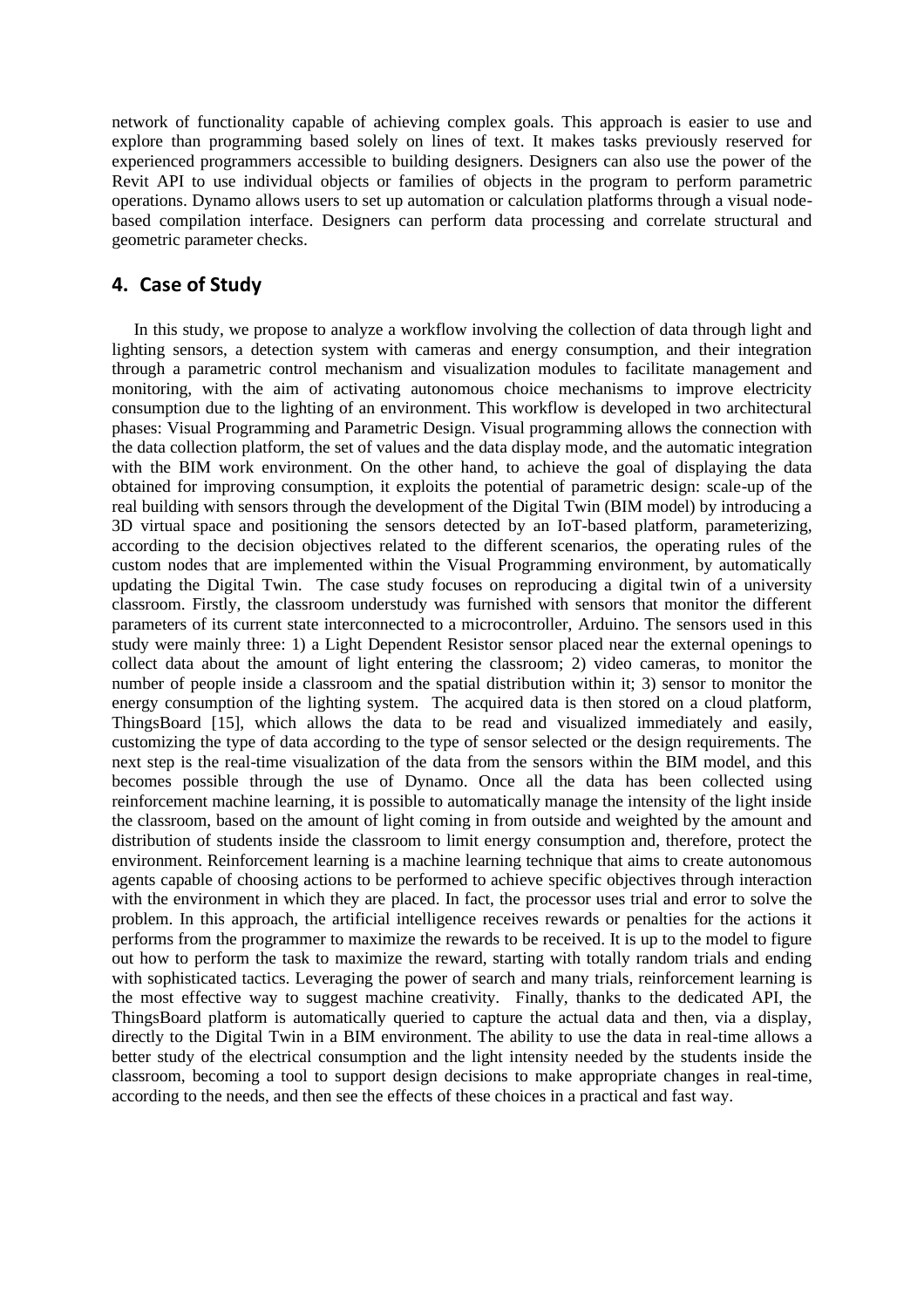

**Figure 1** Proposed Architecture

### **5. Conclusions**

This work aimed to introduce a methodology that allows data management from sensors within the BIM environment to support decisions, sometimes complex, that require interdisciplinary skills. The case study was the monitoring and controlling lighting in a public environment such as a university classroom that includes several sensors to reduce energy consumption due to lighting. The proposed methodology integrates the use of an IoT-based platform, Thingsboard, which allows communication between sensors and Dynamo software to access sensor data, automatically updating the information contained in the BIM model. The experimental results, although preliminary, yielded promising results. They have shown that the system can learn and manage specific actions autonomously, supporting users. Future developments include expanding the database with other useful sensors to refine the data, the introduction of contextual parameters that could improve the system's performance in terms of reliability, and developing an application that could help users manage the building.

# **6. References**

- [1] H. Gao, C. Koch, and Y. Wu, "Building information modelling based building energy modelling: A review," *Applied Energy*, vol. 238. 2019. doi: 10.1016/j.apenergy.2019.01.032.
- [2] J. C. P. Cheng, W. Chen, K. Chen, and Q. Wang, "Data-driven predictive maintenance planning framework for MEP components based on BIM and IoT using machine learning algorithms," *Automation in Construction*, vol. 112, 2020, doi: 10.1016/j.autcon.2020.103087.
- [3] S. Tang, D. R. Shelden, C. M. Eastman, P. Pishdad-Bozorgi, and X. Gao, "A review of building information modeling (BIM) and the internet of things (IoT) devices integration: Present status and future trends," *Automation in Construction*, vol. 101, May 2019, doi: 10.1016/j.autcon.2019.01.020.
- [4] S. A. Khowaja, P. Khuwaja, K. Dev, and G. D'Aniello, "VIRFIM: an AI and Internet of Medical Things-driven framework for healthcare using smart sensors," *Neural Computing and Applications*, 2021, doi: 10.1007/s00521-021-06434-4.
- [5] F. Colace, C. Elia, C. G. Guida, A. Lorusso, F. Marongiu, and D. Santaniello, "An IoT-based Framework to Protect Cultural Heritage Buildings," 2021. doi: 10.1109/smartcomp52413.2021.00076.
- [6] F. Colace, C. Elia, E. Landolfi, M. Lombardi, D. Santaniello, and A. Troiano, "An IoT-Based Framework for Smart Agriculture Managing and Product Enhancing," in *Proceedings of Sixth International Congress on Information and Communication Technology*, 2022, pp. 111–119. doi: 10.1007/978-981-16-2102-4\_10.
- [7] A. Castiglione, F. Colace, V. Moscato, and F. Palmieri, "CHIS: A big data infrastructure to manage digital cultural items," *Future Generation Computer Systems*, vol. 86, 2018, doi: 10.1016/j.future.2017.04.006.
- [8] D. Capriglione *et al.*, "Development of a test plan and a testbed for performance analysis of MEMS-based IMUs under vibration conditions," *Measurement: Journal of the International Measurement Confederation*, vol. 158, 2020, doi: 10.1016/j.measurement.2020.107734.